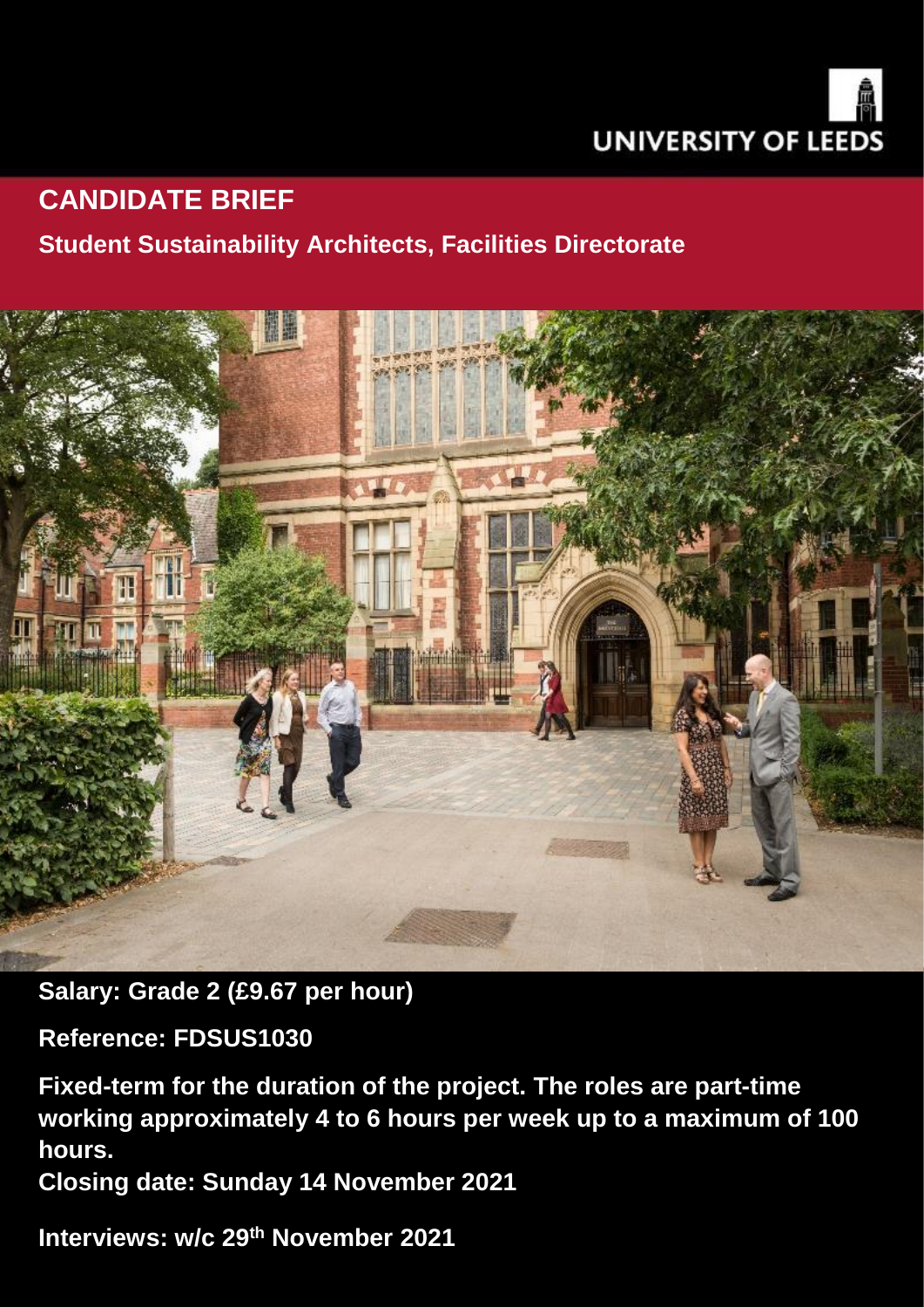## **Student Sustainability Architects Sustainability, Facilities Directorate**

**Are you excited about trying out new ideas and making a positive difference at the University? Do you want to gain experience of delivering an exciting sustainability related project? Do you want to be part of a dynamic and committed team to help drive forward sustainability initiatives at the University?**

Sustainability sits at the heart of the [University's new strategy.](https://spotlight.leeds.ac.uk/strategy/) This is an exciting opportunity to join the [Sustainability Service](https://sustainability.leeds.ac.uk/) who support the University to deliver on our sustainability commitments. Through our strategic approach to sustainability, we draw on the diverse expertise of our students, staff and partners to collaborate in finding sustainable solutions to global challenges, and to maintain our position as world leaders in sustainability. Delivering this strategy requires significant engagement and collaboration with the whole University community, and externally, to facilitate behaviour and process change.

As part of its aim to help expand sustainability knowledge and engagement across the student and wider communities, Sustainability Services are now seeking to appoint 12 Student Sustainability Architects for the 2021/22 academic year.

Student Sustainability Architects build capacity to deliver sustainability projects and bring new ideas and the student voice. They take the lead on delivering projects that align with strategic objectives and also develop their own ideas to increase student opportunities in sustainability at Leeds. Student Sustainability Architects are part-time paid positions.

Each role supports delivery of a core project in line with the University's strategic approach to sustainability, with particular emphasis on student engagement working across the institution to help deliver projects.

You will be a current University of Leeds student and have a personal interest in sustainability. You will have excellent communication and interpersonal skills and an ability to interact well with others. You will be able to work effectively as part of a team, but also on your own initiative and have an enthusiastic and pro-active approach.

You will be required to work flexibly, which may include working evenings and weekends when appropriate and working variable hours (hours will be approximately 4 to 6 hours per week up to a maximum of 100 hours per project, split over the project duration).

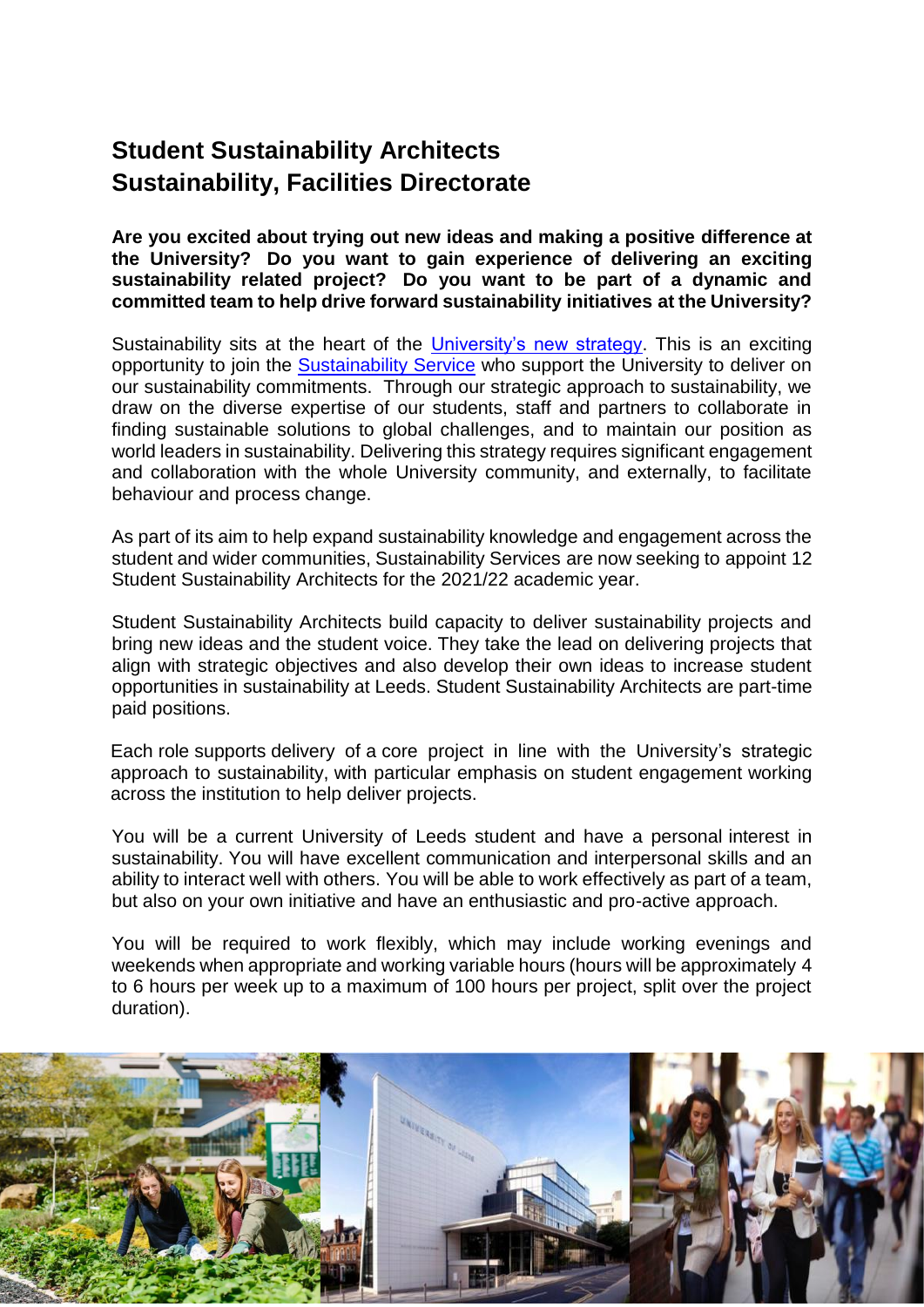## **What does the role entail?**

As a Student Sustainability Architect, your main duties are shown below and will include supporting one of the core projects listed in line with the University's strategic approach to sustainability.

For further details on the Student Sustainability Architect programme, please see <https://sustainability.leeds.ac.uk/get-involved/make-an-impact/student-architects/>

Responsibilities for all Student Sustainability Architect roles will include;

- Supporting the delivery of a core sustainability project (see Appendix at end of document for details),
- Working with your supervisor to set objectives, plan and manage the project and monitor performance against these objectives (e.g. including time, quality and budgets),
- Where required, promoting Sustainability Services at key events, e.g. University Open Days, Careers Fairs, Discovery Theme fairs and Welcome to Leeds campaigns,
- Supporting the marketing of the service and communication of sustainability at Leeds by, for example, using social media to publicise events or contributing to the Sustainability Services blog,
- Researching, applying and promoting equality, diversity and inclusion initiatives and sharing best practice,
- Supporting student facing activities and assisting with other sustainability campaigns and projects when necessary.

These duties provide a framework for the role and should not be regarded as a definitive list. Other reasonable duties may be required consistent with the grade of the post.

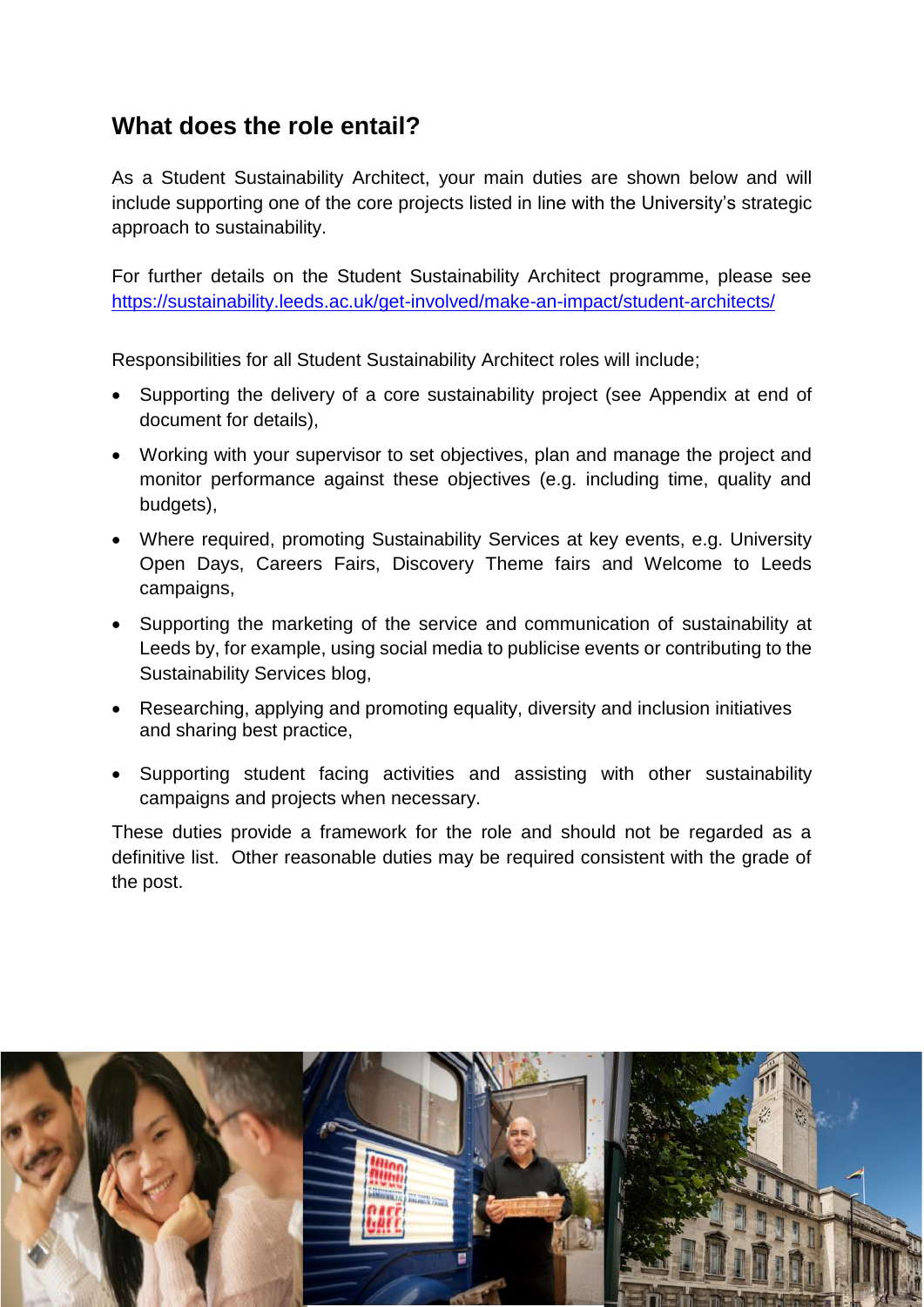## **Core Sustainability Projects:**

Each Architect will be responsible for supporting on one of the following projects:

| Project        | <b>Description</b>                                                                                           |
|----------------|--------------------------------------------------------------------------------------------------------------|
|                | Natural flood management monitoring programme monitoring systems                                             |
| $\overline{2}$ | Coordination and delivery of the campus biodiversity ambassadors living lab<br>project                       |
| 3              | <b>Residential Services - Biodiversity Action Planning</b>                                                   |
| 4              | <b>Faculty of Environment-based student ambassador</b>                                                       |
| 5              | Community Engagement - Sustainability and Leeds 2023                                                         |
| 6              | Sustainability in the Computing curriculum                                                                   |
| 7              | Sustainable Consumption within labs (plastics focus)                                                         |
| 8              | Activities and events for careers in sustainability                                                          |
| g              | Development and delivery of biodiversity monitoring ambassador project for<br>the Brownlee cycle track site. |
| 10             | Development and delivery of Catering Services food and carbon engagement<br>programme.                       |
| 11             | <b>Bike Hub Maintenance and Support Project</b>                                                              |
| 12             | Development of edible campus with the University's Sustainable Garden at its<br>heart                        |

Further details of each project are provided at the end of this document.

## **What will you bring to the role?**

As a Student Sustainability Architect, you will have/be;

- A University of Leeds student enrolled onto a degree course or PhD for the 2021/22 academic year,
- Good knowledge of and a keen interest in current sustainability issues facing large organisations,
- Excellent written skills with experience of writing reports for different audiences, with a high level of accuracy and attention to detail,
- Excellent communication skills with the ability to present sustainability issues to different stakeholders,
- Excellent organisational skills with an ability to work under pressure and to respond to changing priorities and demands,

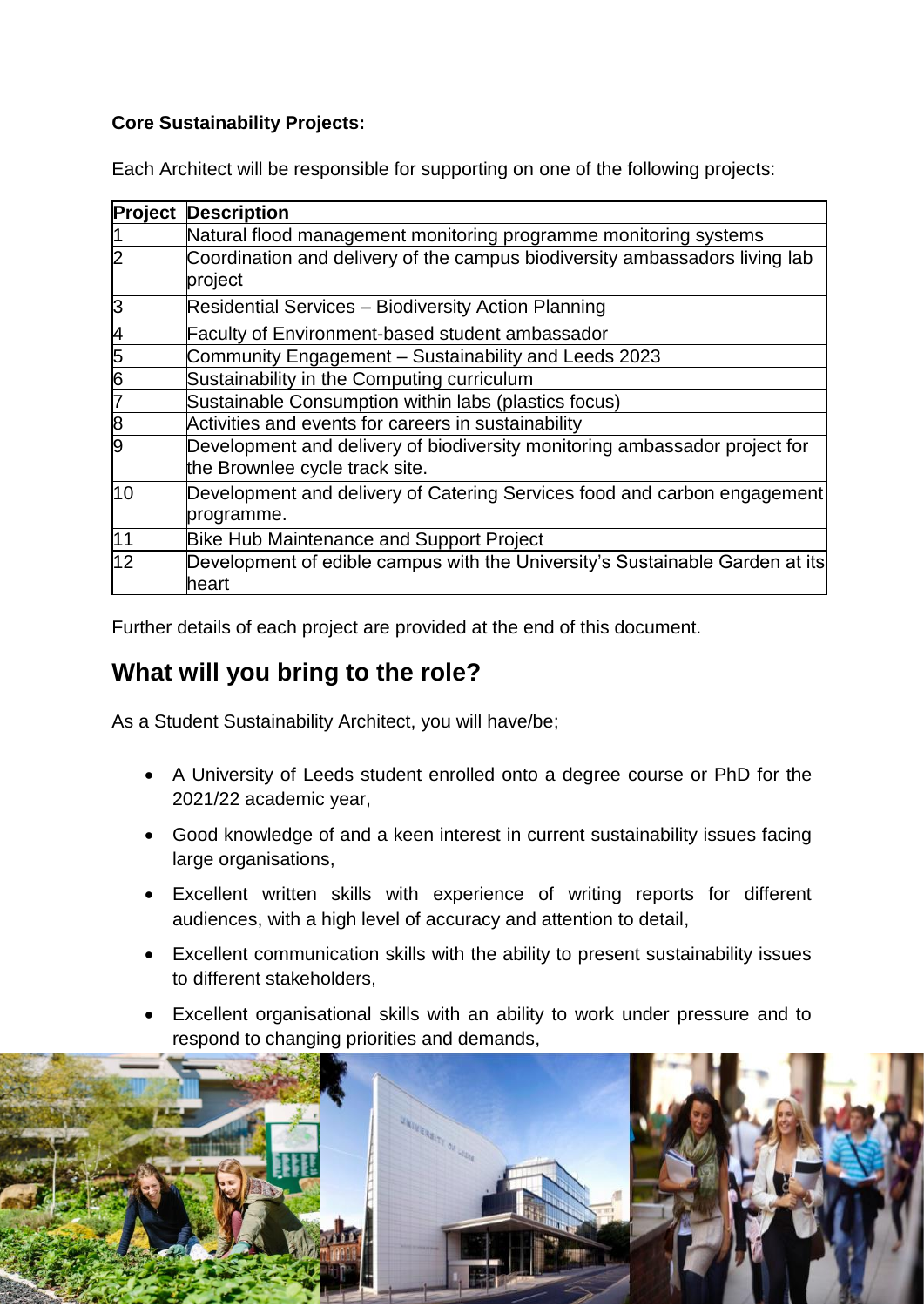- Excellent IT skills with experience of using various Microsoft packages, including Word, Excel and Outlook,
- Experience of developing effective working relationships with a proactive and positive approach to working with a wide range of stakeholders.

You may also have;

- Experience of involvement in sustainability initiatives or projects,
- Experience of working in a customer/client focused environment,
- Experience of using social media in a work/commercial capacity.

## **How to apply**

We welcome applications from all current University of Leeds students from any discipline. You can apply for this role online; more guidance can be found on our [How](https://jobs.leeds.ac.uk/display.aspx?id=1253&pid=0)  [to Apply](https://jobs.leeds.ac.uk/display.aspx?id=1253&pid=0) information page. Applications should be submitted by **23.59** (UK time) on the advertised [closing date.](http://jobs.leeds.ac.uk/FDSUS1022)

## **Contact information**

To explore the post further or for any queries you may have, please contact:

#### **Michael Howroyd – Sustainability Projects Officer**

Email: [m.a.howroyd@leeds.ac.uk](mailto:m.a.howroyd@leeds.ac.uk)

You may also be interested in viewing a video by some of our previous Student Sustainability Architects [here,](https://sustainability.leeds.ac.uk/student-sustainability-architects/) which talks about their experiences as an Architect.

Please note: If you are not a British or Irish citizen, from 1 January 2021 you will require permission to work in the UK. This will normally be in the form of a visa but, if you are an EEA/Swiss citizen and resident in the UK before 31 December 2020, this may be your passport or status under the EU Settlement Scheme

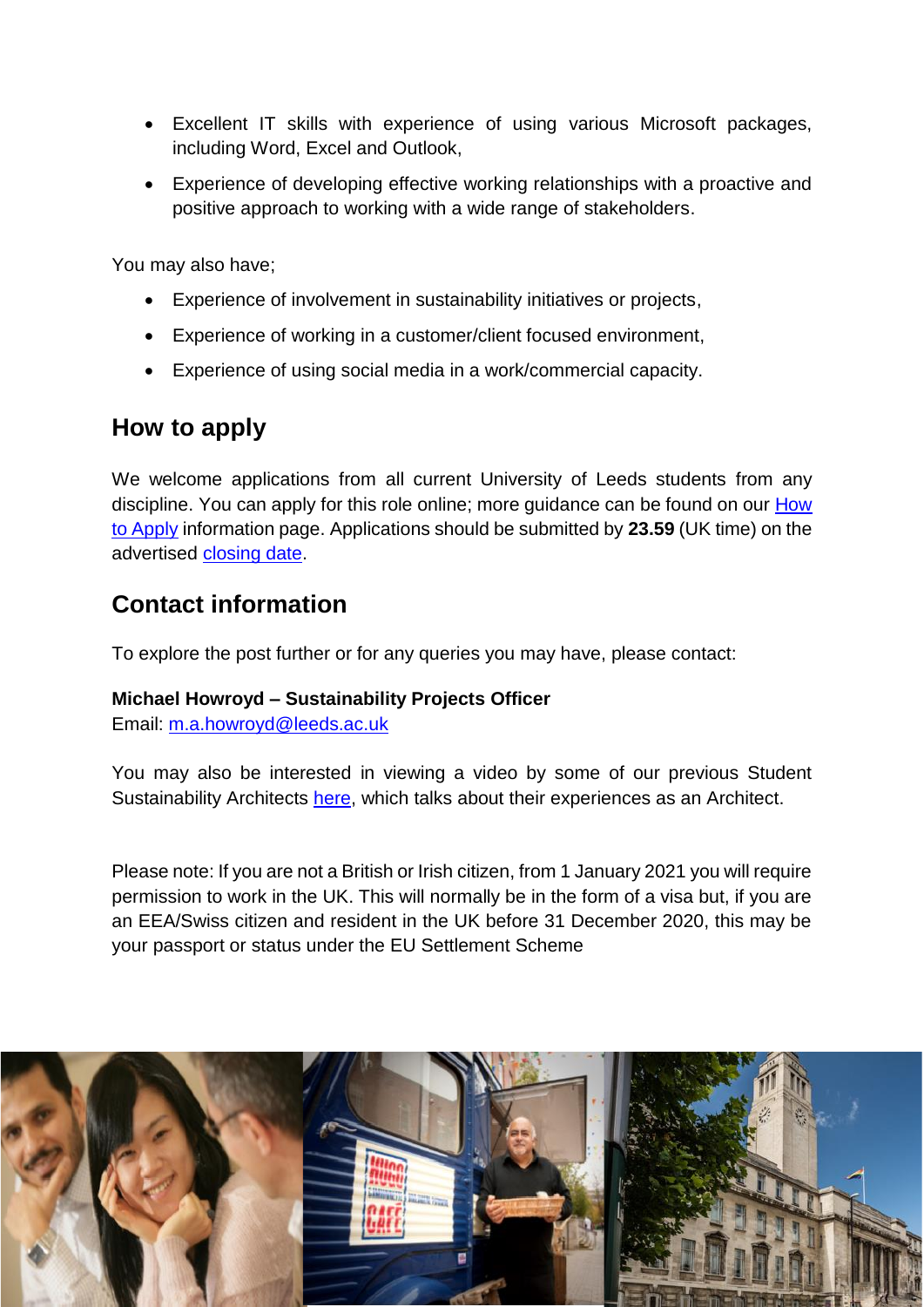## **Additional information**

### **Working at Leeds**

Find out more about the benefits of working at the University and what it is like to live and work in the Leeds area on our [Working at Leeds](https://jobs.leeds.ac.uk/display.aspx?id=1697&pid=0) information page.

### **Candidates with disabilities**

Information for candidates with disabilities, impairments or health conditions, including requesting alternative formats, can be found on our [Accessibility](https://jobs.leeds.ac.uk/display.aspx?id=1253&pid=0) information page or by getting in touch with us at [disclosure@leeds.ac.uk.](mailto:disclosure@leeds.ac.uk)

## **Criminal record information**

## **Rehabilitation of Offenders Act 1974**

A criminal record check is not required for this position. However, all applicants will be required to declare if they have any 'unspent' criminal offences, including those pending.

Any offer of appointment will be in accordance with our Criminal Records policy. You can find out more about required checks and declarations on our [Criminal Records](https://jobs.leeds.ac.uk/display.aspx?id=1711&pid=0) information page.

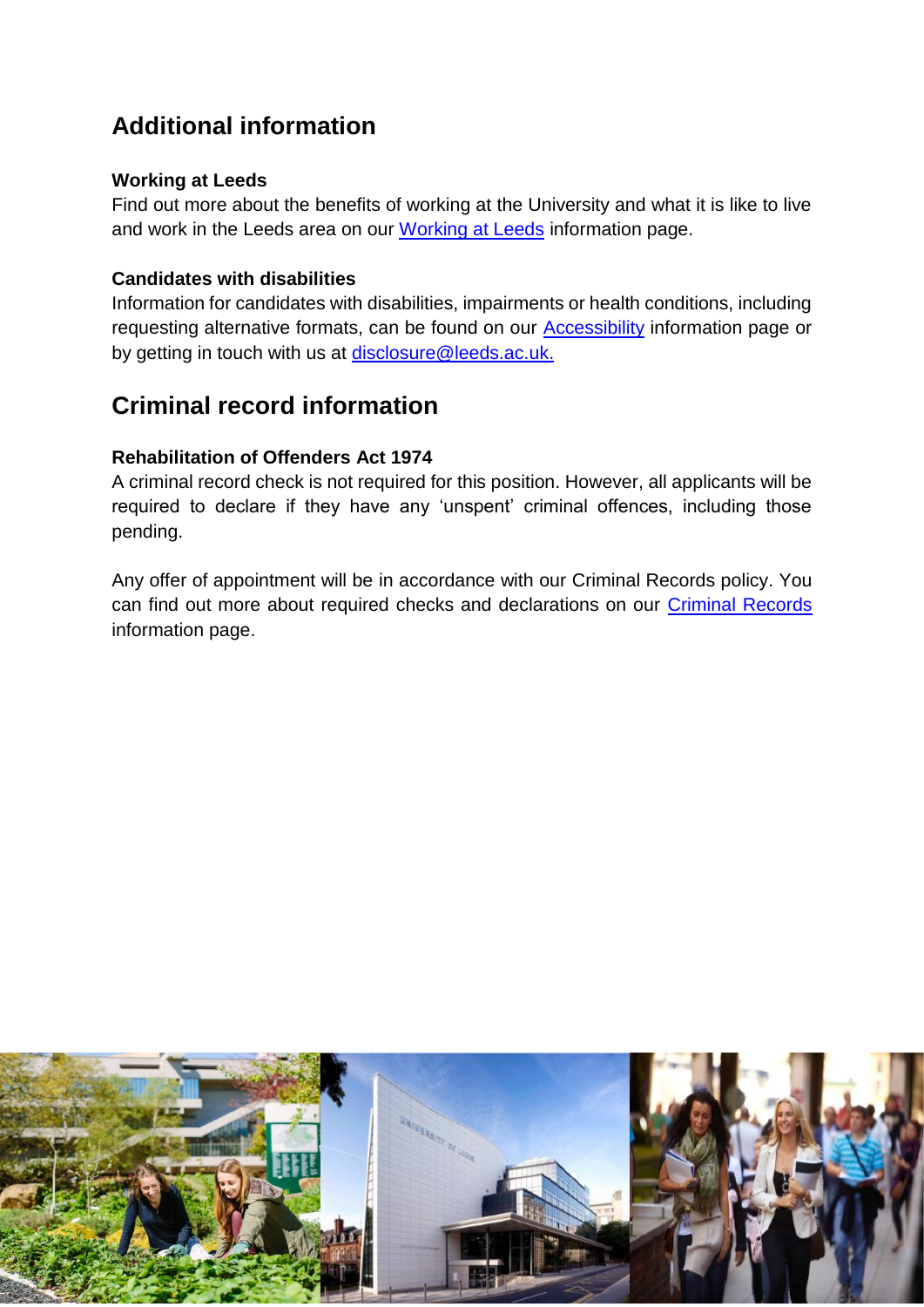#### **Appendix Sustainability Projects**

#### **1. Natural flood management monitoring programme monitoring systems.**

In a partnership between the Environment Agency, Leeds City Council and the University of Leeds, University land at the Brownlee Triathlon Centre has been committed as a Living Lab to support the Leeds Flood Alleviation Scheme's Natural Flood Management Programme.

In 2020, over 5,000 new trees were planted on the site and further flood management interventions on the site are being created in late 2021. The whole site is being used as a living lab for academic learning and teaching, providing a variety of opportunities to capture useful data that could aid in future flood management interventions.

Objectives of this project will include:

.

- Liaising with academic and operational partners in the creation and maintenance of monitoring equipment and dashboards that capture realtime data from the site;
- Supporting the creation of a monitoring ambassador programme for the site, using technology where possible to support live data reporting;
- Supporting the delivery of a launch event in early 2022:
- Coordinating with key stakeholders, including academic teams and Grounds & Gardens

## **2. Coordination and delivery of the campus biodiversity ambassadors living lab project**

The University of Leeds Biodiversity Standard and Action Plan has set ambitious targets for increasing biodiversity on campus in recognition of the role that urban areas can play in supporting diverse species populations. Through a Leeds Living Lab project over the past three years, a student biodiversity ambassador programme has created three transects on the city campus to track pollinator, mammal and bird species as well as supporting the delivery of nationwide initiatives such as the Hedgehog Friendly Campus. The project has been recognised internationally at the International Sustainable Campus Network Awards 2020 and has also been shortlisted for the EAUC Green Gown Awards in 2021.

Objectives of this project will include:

- Development of volunteer training resources:
- Recruitment and co-ordination of a team of volunteers to deliver regular and ongoing monitoring activities across campus;
- Overseeing data collection and timescales;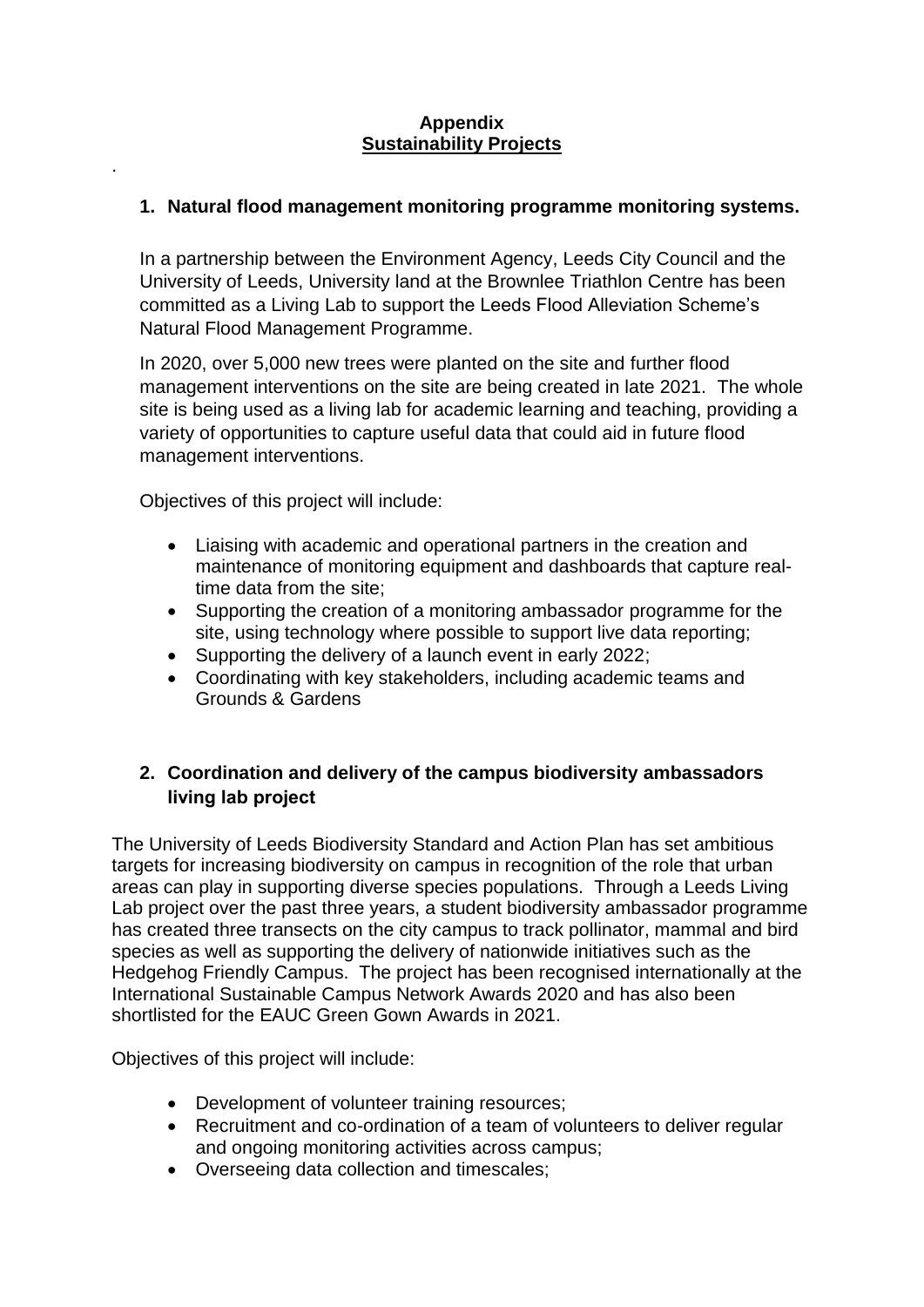- Leading on the testing and development of the transects and methodology for other species including birds, hedgehogs and small mammals, including bats;
- Support and develop communications around the Biodiversity Ambassador programme and outputs; and
- Regularly report to key stakeholders and feed into campus biodiversity meetings.

## **3. Residential Services – Biodiversity Action Planning**

Residential Services is responsible for accommodating around 8,500 students, in University owned and private partner sites, both on and off campus. University owned accommodation is provided on eleven major residential sites, plus a number of smaller properties located on campus, and in the Headingley area. Residential Services has a number of sites accredited under the Green Tourism scheme, and works locally in partnership with the British Heart Foundation, British Hen Welfare Trust, Holbeck Elderly Aid, Over2hills, Urban Buzz, and the Yorkshire Wildlife Trust.

Objectives of this project will include: 

- Using existing methods from previous years, use geographic information system software, e.g. QGIS mapping software, to produce site maps for the biodiversity action plans.
- Use the data collected from surveys to populate site-specific biodiversity action plans (BAPs) for the following University's residential sites, to meet the University's Biodiversity Standard, and fits in with both local and regional biodiversity corridors, e.g. Buglife's Urban Buzz initiative in Leeds:
	- o Charles Morris Hall
	- o Devonshire Hall
	- o Lupton Residences
	- o Back Cromer Terrace (rear of Lyddon Hall annexes)
	- o Springfield Mount
- Establish a list of flora on each residential site, highlighting species that are either of special interest/value, or invasive in nature, so that actions can be planned to protect or remove, where appropriate.
- Produce a local biodiversity quide for each site, and promote awareness to both site staff and residents through both hardcopy and social media.
- Work with the Project Sponsor to identify opportunities to enhance the biodiversity of each residential site, thereby improving the well-being of residents and staff on the site.

### **4. Faculty of Environment-based student ambassador**

We are excited to offer a student-led project within the Faculty of Environment (including the School of Food Science and Nutrition, School of Geography, School of Earth and Environment and Institute for Transport Studies).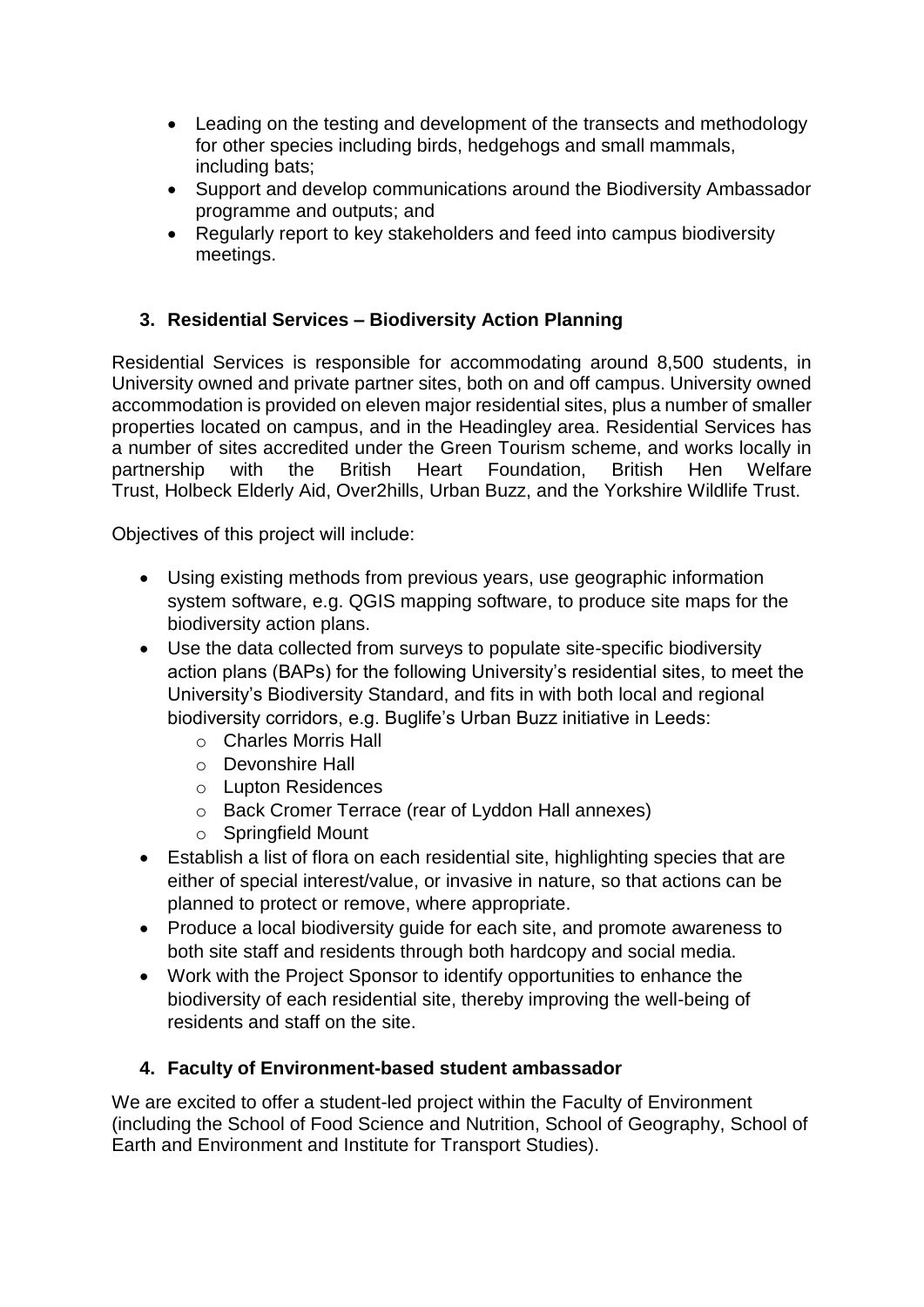You will work across undergraduate and taught postgraduate levels and have the opportunity to work closely with a number of key academic staff and students, including School Reps and Student Champions. You will identify some of the sustainability goals and objectives within the Faculty to inform your project, in line with the University strategy. There will also be scope to run events and initiatives, for example to raise awareness around current sustainability issues. Finally, you will be expected to be pro-active, work independently (with support from the Faculty Student Experience Officer) and take the lead.

## 5. **Community Engagement – Sustainability and Leeds 2023**

The University plays a critical role in the cultural life of the city and region and our support for Leeds 2023, the year-long celebration of culture, will generate significant opportunities in education, research and knowledge exchange, and engagement with our city .

Working with the Sustainability Service and the Culture Institute, this role will develop projects that co-deliver on sustainability and culture to our local communities.

Objectives of this project will include:

- Supporting collaboration between the Sustainability Service and Culture Institute as part of the University's commitment to Leeds 2023;
- Ensuring that sustainability involvement is maximised in the University's Leeds 2023 programme;
- Oversee and develop communications around project outputs;
- Undertake any research required with our University and wider community to scope potential projects;
- Oversee and develop Sustainability and Leeds 2023 projects.

### 6. **Sustainability in the Computing curriculum**

At the University of Leeds our award-winning curriculum reflects our wider approach to sustainability. Our vision for student education is to provide a transformative, research-based educational experience for students from diverse backgrounds, who develop the knowledge and skills they need to succeed and make a positive impact in the world. The University's Climate Principles commit us to integrating sustainability into our teaching provision at all levels and to giving opportunities to students to take part in activities to promote sustainability.

Through the Leeds Sustainable Curriculum programme we will become a leading institution for learning and teaching in sustainability and climate change, reflecting and supported by our world-leading research portfolio. We will provide our students with the knowledge and skills they need to have a positive impact in the world and to contribute solutions in our local community, and globally in an equitable and just way.

Understanding and articulating where the United Nations Sustainable Development Goals (SDGs) touch on some disciplines is more challenging than others. The skills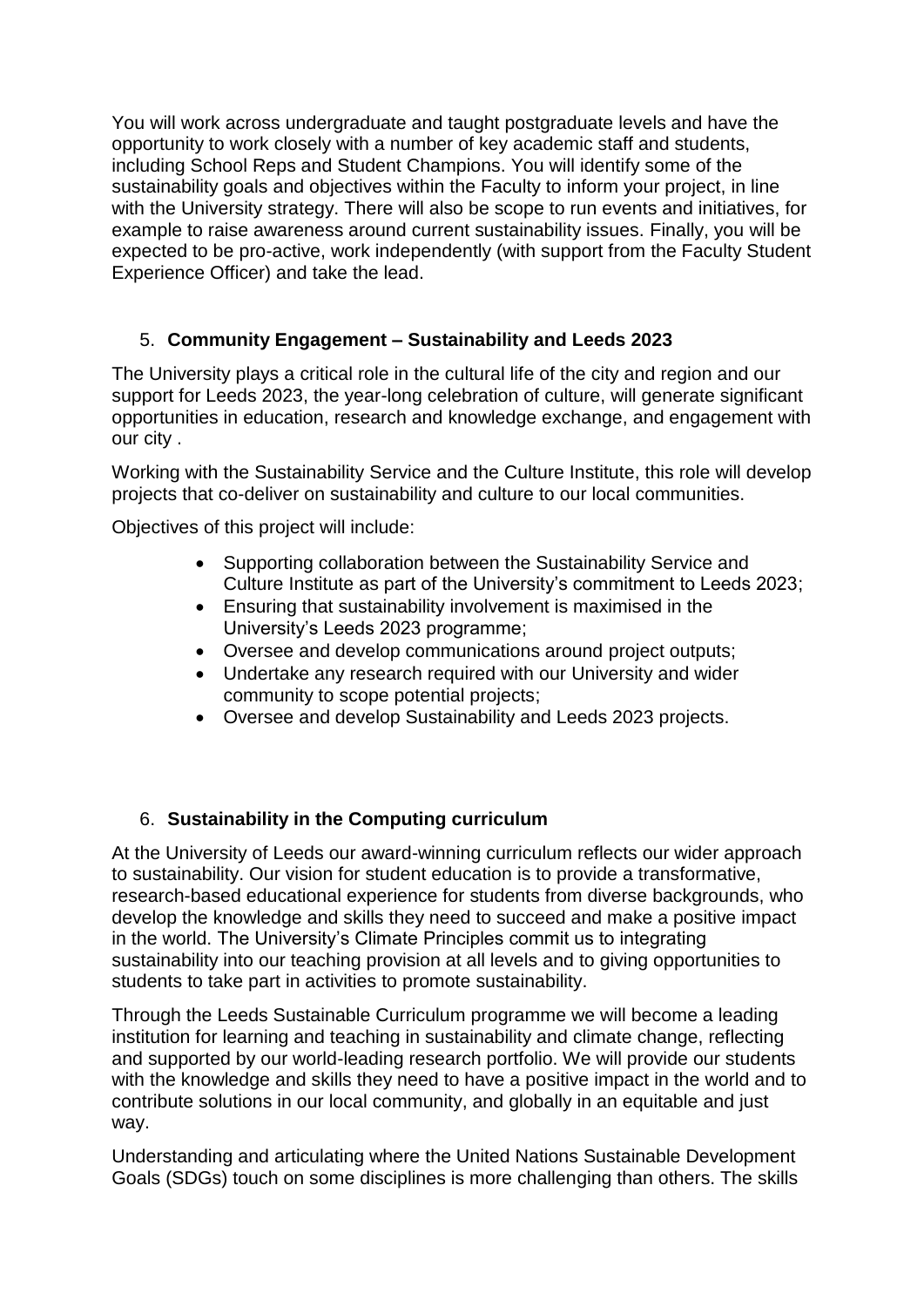and knowledge required to deliver a sustainable future are diverse and interdisciplinary. To further our understanding and to support greater integration of sustainability in the curriculum, this project will focus specifically on the School of Computing.

The project could involve, but is not limited to:

- Undertake mapping of School of Computing programmes/modules against the United Nations Sustainable Development Goals;
- Identify internal and external best practice in teaching sustainability in computing;
- Identify key opportunities and challenges, including staff knowledge and capacity, resources and materials;
- Present findings and recommendations in a format that can be used by module/programme leads to identify and address gaps.

## **7. Sustainable Consumption (single-use plastics in labs)**

In 2018 the University of Leeds and Leeds University Union made a collaborative pledge to remove single- use plastics across all of its operations by 2023 (#2023PlasticFree). Over the past three years, the University has reduced single use plastics considerably but we need to expand this further and integrate best practice more into research and teaching laboratories. Labs In 2020 we started piloting The Laboratory Efficiency Assessment Framework (LEAF), a tool developed by University College London to help students, staff and researchers to deploy sustainable practices into laboratories.

Objectives of this project will include:

- Oversee and develop communications around Sustainable Labs and the #2023PlasticFree pledge
- Support lab staff to deploy sustainable practices that fit into LEAF framework objectives
- Regularly report to key stakeholders and feed into Sustainable Labs meeting
- Support labs in implementing the Single-Use Plastics Standard and Procedure
- Support labs to assess and report their single-use plastic
- Overseeing data collection and timescales
- Report on emerging challenges regarding plastics within the labs environment and determine solutions

### 8. **Activities and events for careers in sustainability**

The Sustainability Service are seeking to run a series of sustainability careers workshops and events for students across disciplines to help them along their sustainability journey. Students will get the opportunity to listen to inspiring sustainability professionals from diverse backgrounds, hearing about their journey, the challenges they faced and to gaining handy tips to help them along their way.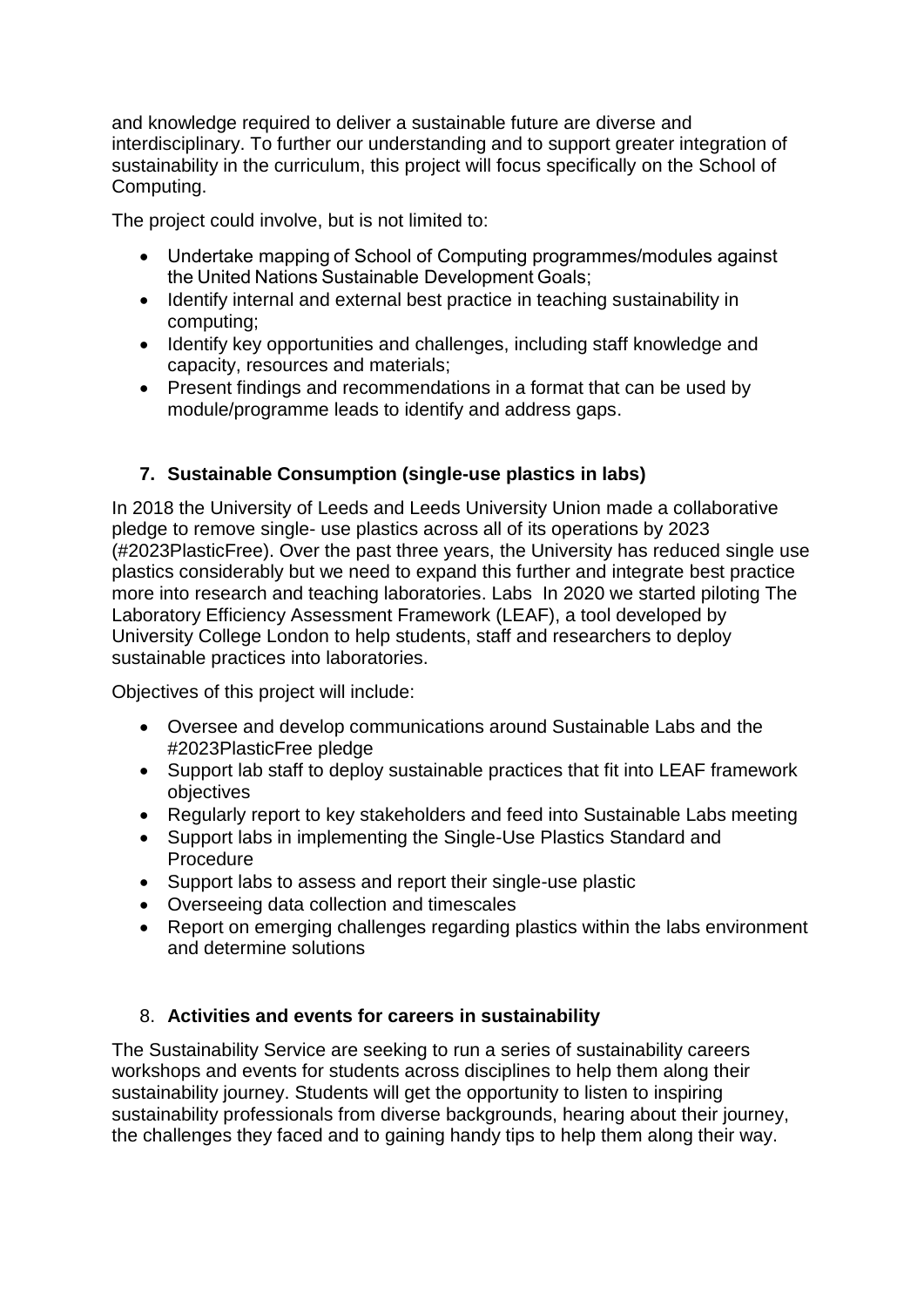A previous series of events were created by two Masters students at the University of Leeds who realised the value of knowledge sharing between sustainability professionals and those looking at starting their careers at the University.

Objectives of this project will include:

- Plan, organise and deliver sustainability careers events;
- Engage with internal and external stakeholders to recruit speakers and session chairs with a strong focus on equality, diversity and inclusion;
- Assist with event promotion and communications, encouraging student participation from across disciplines.

#### 9. **Development and delivery of biodiversity monitoring Living Lab project for the Brownlee Centre.**

The University of Leeds Biodiversity Standard and Action Plan has set ambitious targets for increasing biodiversity in recognition of the role that urban areas can play in supporting diverse species populations. Over the past three years, a Leeds Living Lab student biodiversity ambassador programme has created to engage volunteers in recording various species as well as supporting the delivery of nationwide initiatives such as the Hedgehog Friendly Campus.

Over the last couple of years, in partnership with the Environment Agency and Leeds City Council more than 5,000 trees and natural flood management interventions have been installed at the University's Brownlee Triathlon Centre to reduce flood risk to the Leeds area downstream. This is part of a wider project that has transformed the Brownlee centre site into a Living Lab for natural flood management research and teaching.

As a site with great biodiversity potential, an opportunity exists to replicate the work done with the campus ambassador monitoring programme on the Brownlee Centre site.

Objectives of this project will include:

- Working closely with site staff, campus ambassadors, sustainability and grounds teams to create site transects and share communications/messaging;
- Development of volunteer training resources;
- Recruitment and co-ordination of volunteers to deliver regular and ongoing monitoring data;
- Overseeing data collection and timescales;
- Regularly report to key stakeholders and feed into campus biodiversity meetings.

### 10.**Development and delivery of Catering Services food and carbon engagement programme**.

Great Food at Leeds is responsible for 13 restaurants and coffee shops across campus serving over 40,000 staff and students each week. They also manage the University's delivered catering service [Deli\(very\).](http://gfal.leeds.ac.uk/delivered-food/) Here at Leeds, we have been a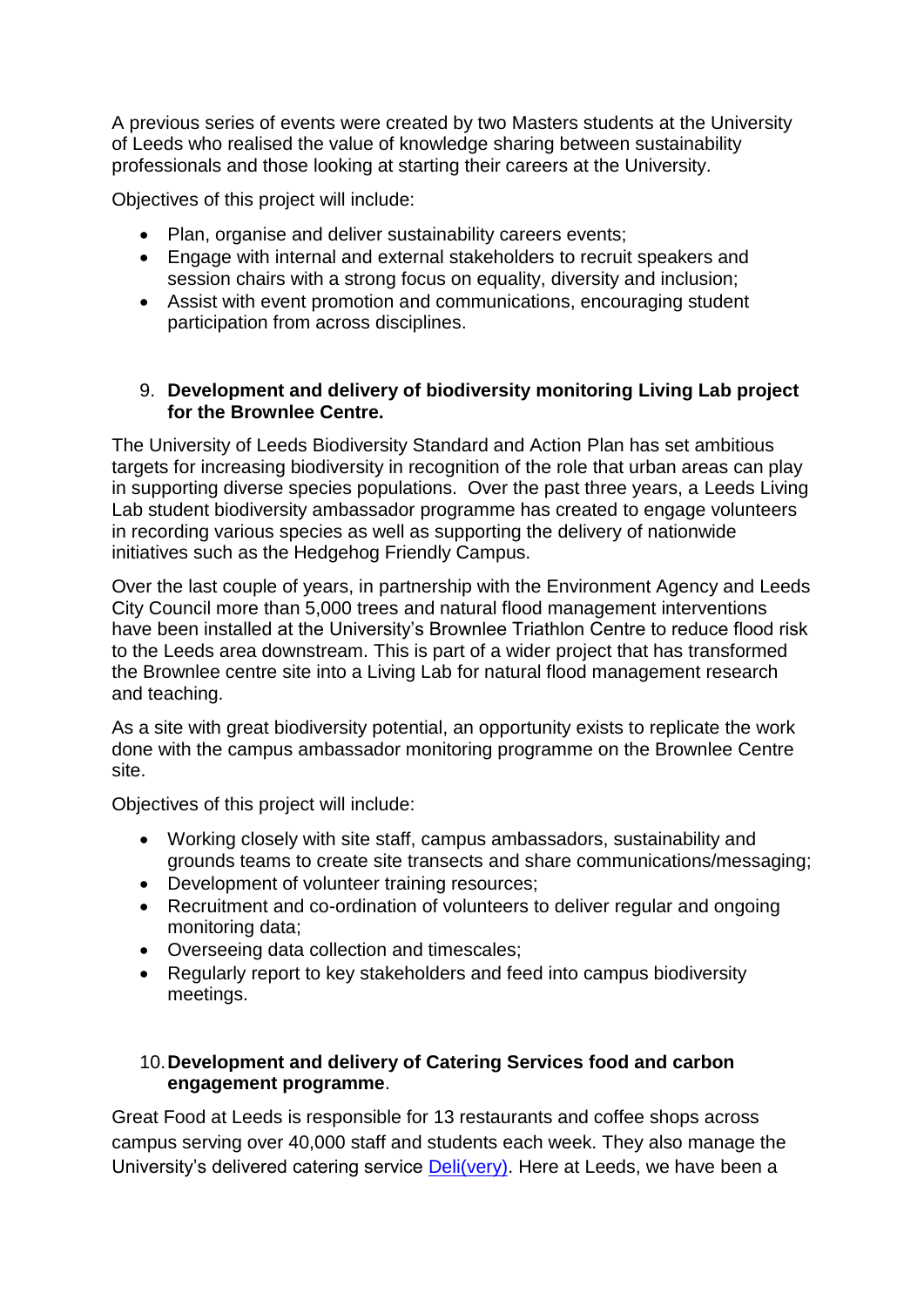Fairtrade University since 2005 and source locally produced food wherever possible, with 65% of our suppliers located within 40 miles of the University.

One of the key elements within catering services is to try and align all of our sustainability objectives. Catering services were awarded Sustainable Restaurant Association accreditation, and this offers an opportunity to use all of the strands of sustainability measured during the accreditation. The catering Blueprint has been developed to identify a sustainability action plan for the service, and the Student Sustainability Architect will work with the team to deliver these actions and improvements.

Objectives will include:

- Research into potential alternatives to single use plastic available within the market place that we could utilise within the operations
- Working with our Marketing Manager to promote communication of our Sustainability values, actions and achievements
- Research student requirements, for example holding focus groups and conducting surveys on healthy eating and plant based food options.
- Champion our Too Good to Go (foodwaste) app and increase use and awareness
- Create a programme of Fairtrade events, menus and social content. This will include research and benchmarking.
- Aid in collating evidence for accreditations such as Fairtrade and Sustainable Restaurant Association

## 11.**Bike Hub Maintenance and Support Project**

The University of Leeds Bike Hub is one of the largest University bike hubs in the UK, and we are committed to providing facilities and initiatives to make cycling around Leeds safe, affordable and pleasant. The Bike Hub is in high demand at the University, and we are looking for someone who does not mind working with their hands to support the Hub's work to make active travel accessible to everyone.

This is a great opportunity to not only learn about how to provide effective cycle support, but also an incredible networking opportunity to meet with like-minded people in Leeds.

Are you friendly, excited about bikes (including adapted cycles), tea, and helping promote activities that are not only hugely beneficial to the environment, but also helps to improve an individual's health and wellbeing? The Bike Hub may be the right place for you! At the Hub, we work hard to make sure that the Hub is an inclusive place where everyone feels welcome; it is not about how much you know about bike mechanics, but about your interest in promoting cycling on campus and beyond.

Objectives of this project will include: